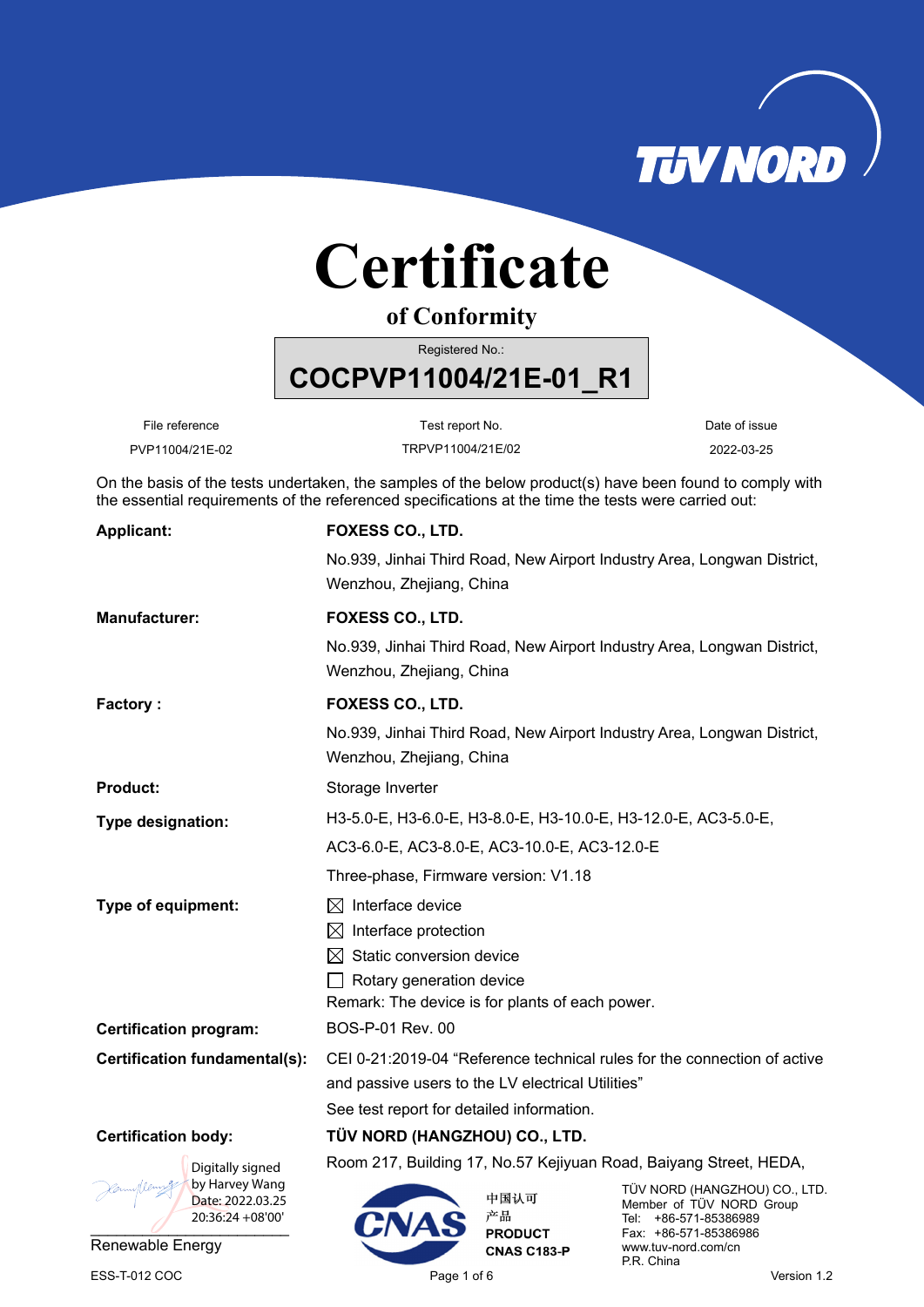

|                            | Hangzhou, Zhejiang Province 310018, China                                   |
|----------------------------|-----------------------------------------------------------------------------|
|                            | Accredited by CNAS according to ISO/IEC 17065:2012, certificate no.         |
|                            | <b>CNAS C183-P.</b>                                                         |
| <b>Testing laboratory:</b> | Dongguan BALUN Testing Technology Co., Ltd.                                 |
|                            | Room 104/204/205, Building 1, No. 6, Industrial South Road, Songshan        |
|                            | Lake District, Dongguan, Guangdong, China                                   |
|                            | Accredited by CNAS according to ISO/IEC 17025:2017, certificate no.         |
|                            | <b>CNAS L14701</b>                                                          |
| <b>Conclusion:</b>         | After verifying following documents, it is concluded that the product is in |
|                            | compliance with the requirements of CEI 0-21:2019-04.                       |
|                            | $\boxtimes$ ISO 9001 certificate:                                           |
|                            | Certificate no. 201838, issued by DCI Certification Ltd.                    |
|                            | $\boxtimes$ Test report of CEI 0-21:2019-04:                                |
|                            | Report no. BL-DG2210523-B01, issued by Dongguan BALUN Testing               |
|                            | Technology Co., Ltd., accredited by CNAS according to ISO/IEC               |
|                            | 17025:2017, certificate no. CNAS L14701                                     |
|                            | $\boxtimes$ Test report of EMC:                                             |
|                            | Report no. 21B0806R-PV-CE-P01V01, issued by DEKRA Testing and               |
|                            | Certification(Suzhou) Co., Ltd, accredited by CNAS according to             |
|                            | ISO/IEC 17025:2017, certificate no. CNAS L5313.                             |
|                            | Report no. BL-DG2210523-401, issued by Dongguan BALUN Testing               |
|                            | Technology Co., Ltd., accredited by CNAS according to ISO/IEC               |
|                            | 17025:2017, certificate no. CNAS L14701.                                    |
|                            | Report no. J22-113-WT, issued by Shanghai Inspection and Testing            |
|                            | Institute of Instruments and Automation Systems Co., Ltd., accredited by    |
|                            | CNAS according to ISO/IEC 17025:2017, certificate no. CNAS L0130.           |

This document is based on the evaluation of the samples of the above mentioned product(s). It does not imply an assessment of the mass-production of the product(s), and it does not permit the use of a TÜV NORD mark. The holder of this document may use it in connection with the related test report(s).

This certificate replaces certificate no. COCPVP11004/21E-01 due to modification of information. With issuance of this certificate, certificate no. COCPVP11004/21E-01 is therefore void



Renewable Energy



TÜV NORD (HANGZHOU) CO., LTD. Member of TÜV NORD Group Tel: +86-571-85386989 Fax: +86-571-85386986 www.tuv-nord.com/cn P.R. China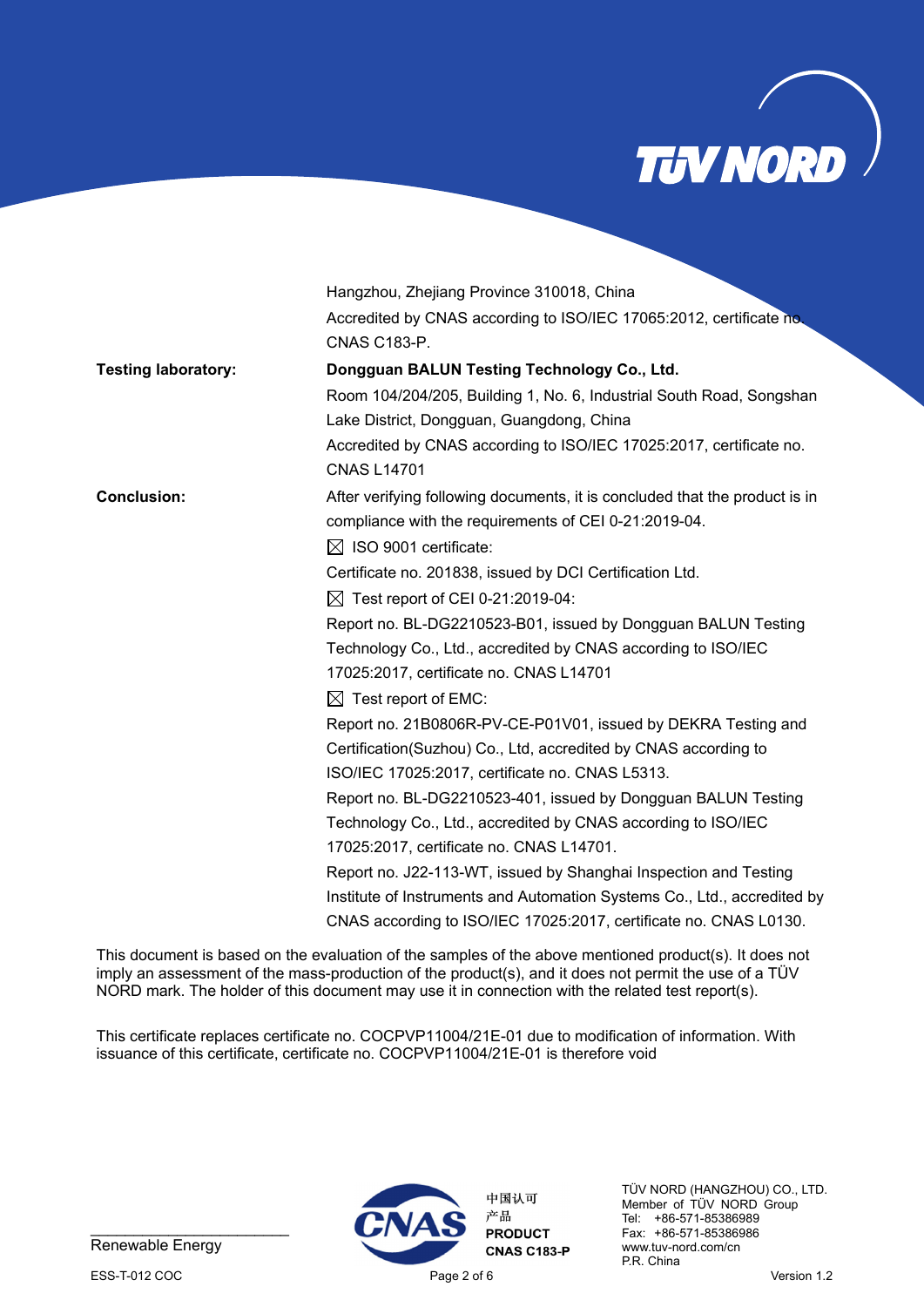

### **File no.: PVP11004/21E-02 2022-03-25**

## **Description of product(s):**

| <b>Model types:</b>                       | H3-5.0-E                      | H3-6.0-E                                | H3-8.0-E     | H3-10.0-E | H3-12.0-E |
|-------------------------------------------|-------------------------------|-----------------------------------------|--------------|-----------|-----------|
| <b>General information</b>                |                               |                                         |              |           |           |
| Firmware:                                 |                               |                                         | V1.18        |           |           |
|                                           |                               | <b>PV</b> input                         |              |           |           |
| Vmax PV [V d.c.]:                         |                               |                                         | 1000         |           |           |
| Mpp voltage range [V d.c.]:               |                               |                                         | 160-950      |           |           |
| Isc PV [A d.c.]:                          |                               | 14/14                                   |              | 26/14     |           |
| Max. input current [A d.c.]:              |                               | 16/16                                   |              | 32/16     |           |
| <b>Overvoltage category</b><br>$(OVC)$ :  |                               |                                         | $\mathbf{I}$ |           |           |
|                                           |                               | <b>AC output (Grid Side) parameters</b> |              |           |           |
| Rated output voltage [V<br>$a.c.]$ :      | 220/380, 230/400, 3L/N/PE     |                                         |              |           |           |
| <b>Raged output frequency</b><br>$[Hz]$ : | 50/60                         |                                         |              |           |           |
| Rated output power [W]:                   | 5000                          | 6000                                    | 8000         | 10000     | 12000     |
| Max. apparent power [W]:                  | 6600<br>5500<br>8800          |                                         | 11000        | 13200     |           |
| Max. output current [A a.c.]:             | 8.0<br>9.6<br>12.8<br>16.0    |                                         | 19.2         |           |           |
| Power factor coso [ $\lambda$ ]:          | 1 default (adjustable +/-0.8) |                                         |              |           |           |
| <b>Overvoltage category</b><br>$(OVC)$ :  | $\mathbf{III}$                |                                         |              |           |           |
| <b>Battery parameters</b>                 |                               |                                         |              |           |           |
| <b>Battery Type:</b>                      | Lithium-ion                   |                                         |              |           |           |
| Voltage range[V d.c.]:                    | 180-600                       |                                         |              |           |           |
| <b>Max. Charge Current</b><br>[Ad.c.]:    | 26                            |                                         |              |           |           |
| <b>Max. Discharge Current</b><br>[Ad.c.]: | 26                            |                                         |              |           |           |



Renewable Energy

ESS-T-012 COC CONSERVATION CONSERVATION Page 3 of 6 Version 1.2



中国认可 产品 **PRODUCT CNAS C183-P** 

TÜV NORD (HANGZHOU) CO., LTD. Member of TÜV NORD Group Tel: +86-571-85386989 Fax: +86-571-85386986 www.tuv-nord.com/cn P.R. China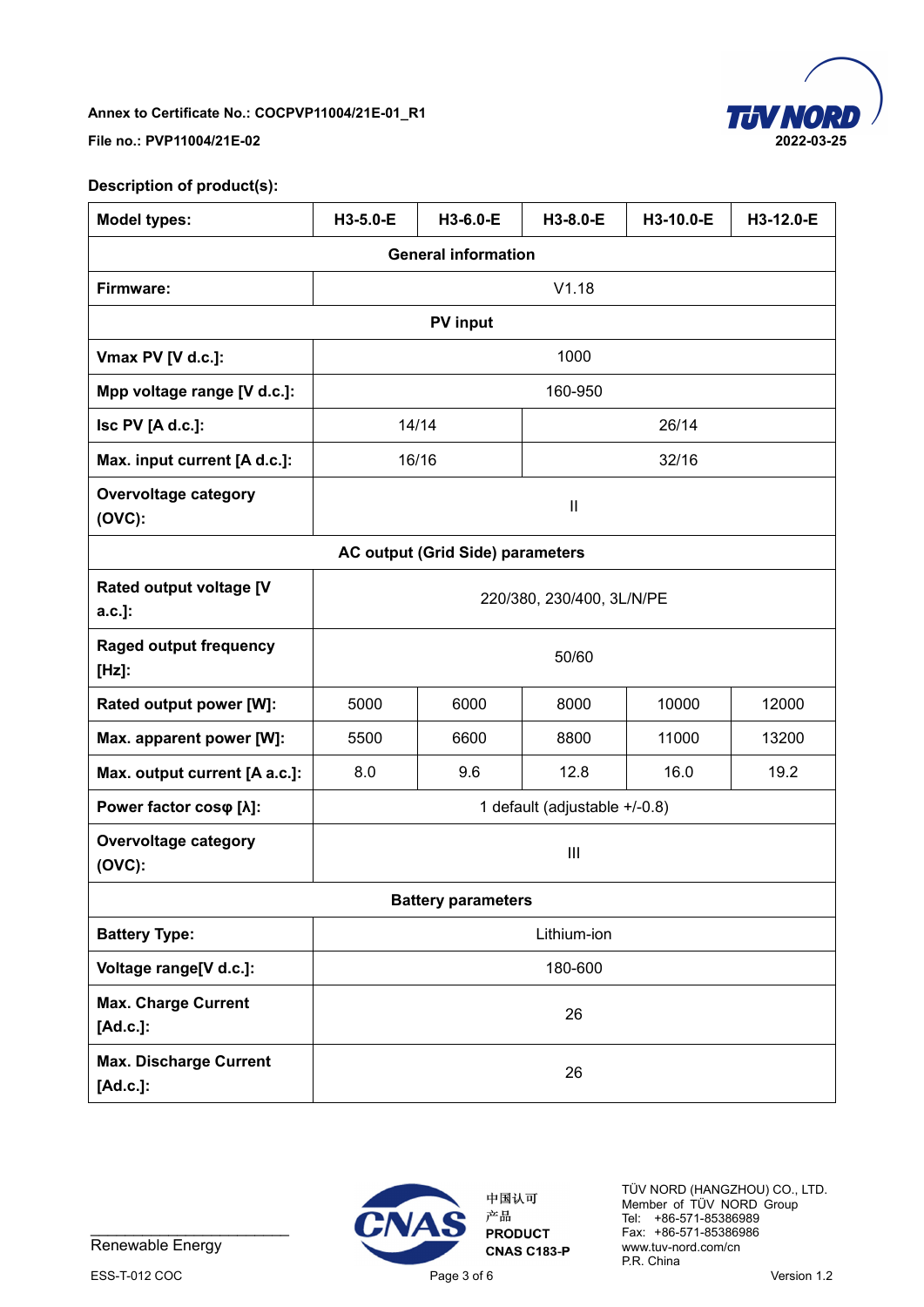

**File no.: PVP11004/21E-02 2022-03-25** 

| <b>AC input parameters:</b>                 |                                           |  |  |  |  |
|---------------------------------------------|-------------------------------------------|--|--|--|--|
| <b>Rated output voltage [V</b><br>$a.c.]$ : | 220/380, 230/400, 3L/N/PE                 |  |  |  |  |
| <b>Raged output frequency</b><br>$[Hz]$ :   | 50/60                                     |  |  |  |  |
| Max. input power [W]:                       | 10000<br>12000<br>16000                   |  |  |  |  |
| Max. input current [A a.c.]:                | 24.2<br>15.2<br>18.2                      |  |  |  |  |
| Power factor coso [ $\lambda$ ]:            | 1 default (adjustable +/-0.8)             |  |  |  |  |
| <b>EPS output parameters:</b>               |                                           |  |  |  |  |
| <b>Rated output voltage [V</b><br>$a.c.]$ : | 220/380, 230/400, 3L/N/PE                 |  |  |  |  |
| <b>Raged output frequency</b><br>$[Hz]$ :   | 50/60                                     |  |  |  |  |
| Max. Apparent power [VA]:                   | 10000<br>12000<br>14000<br>15000<br>15000 |  |  |  |  |
| Max. output current [A a.c.]:               | 15.2<br>18.2<br>21.2<br>22.7<br>22.7      |  |  |  |  |

| <b>Model types:</b>                         | AC3-5.0-E                              | AC3-6.0-E | AC3-8.0-E | AC3-10.0-E | AC3-12.0-E |
|---------------------------------------------|----------------------------------------|-----------|-----------|------------|------------|
| <b>General information</b>                  |                                        |           |           |            |            |
| Firmware:                                   |                                        | V1.18     |           |            |            |
| <b>AC output (Grid Side) parameters</b>     |                                        |           |           |            |            |
| <b>Rated output voltage [V</b><br>$a.c.]$ : | 220/380, 230/400, 3L/N/PE              |           |           |            |            |
| <b>Raged output frequency</b><br>$[Hz]$ :   | 50/60                                  |           |           |            |            |
| Rated output power [W]:                     | 6000<br>8000<br>10000<br>12000<br>5000 |           |           |            |            |
| Max. apparent power [W]:                    | 5500                                   | 6600      | 8800      | 11000      | 13200      |
| Max. output current [A a.c.]:               | 8.0                                    | 9.6       | 12.8      | 16.0       | 19.2       |
| Power factor coso [ $\lambda$ ]:            | 1 default (adjustable +/-0.8)          |           |           |            |            |
| <b>Overvoltage category</b><br>$(OVC)$ :    | $\mathbf{III}$                         |           |           |            |            |
| <b>B</b> - 44 - - - - - - - - - - - - 4 -   |                                        |           |           |            |            |

#### **Battery parameters**



Renewable Energy





中国认可 产品 **PRODUCT CNAS C183-P** 

TÜV NORD (HANGZHOU) CO., LTD. Member of TÜV NORD Group Tel: +86-571-85386989 Fax: +86-571-85386986 www.tuv-nord.com/cn P.R. China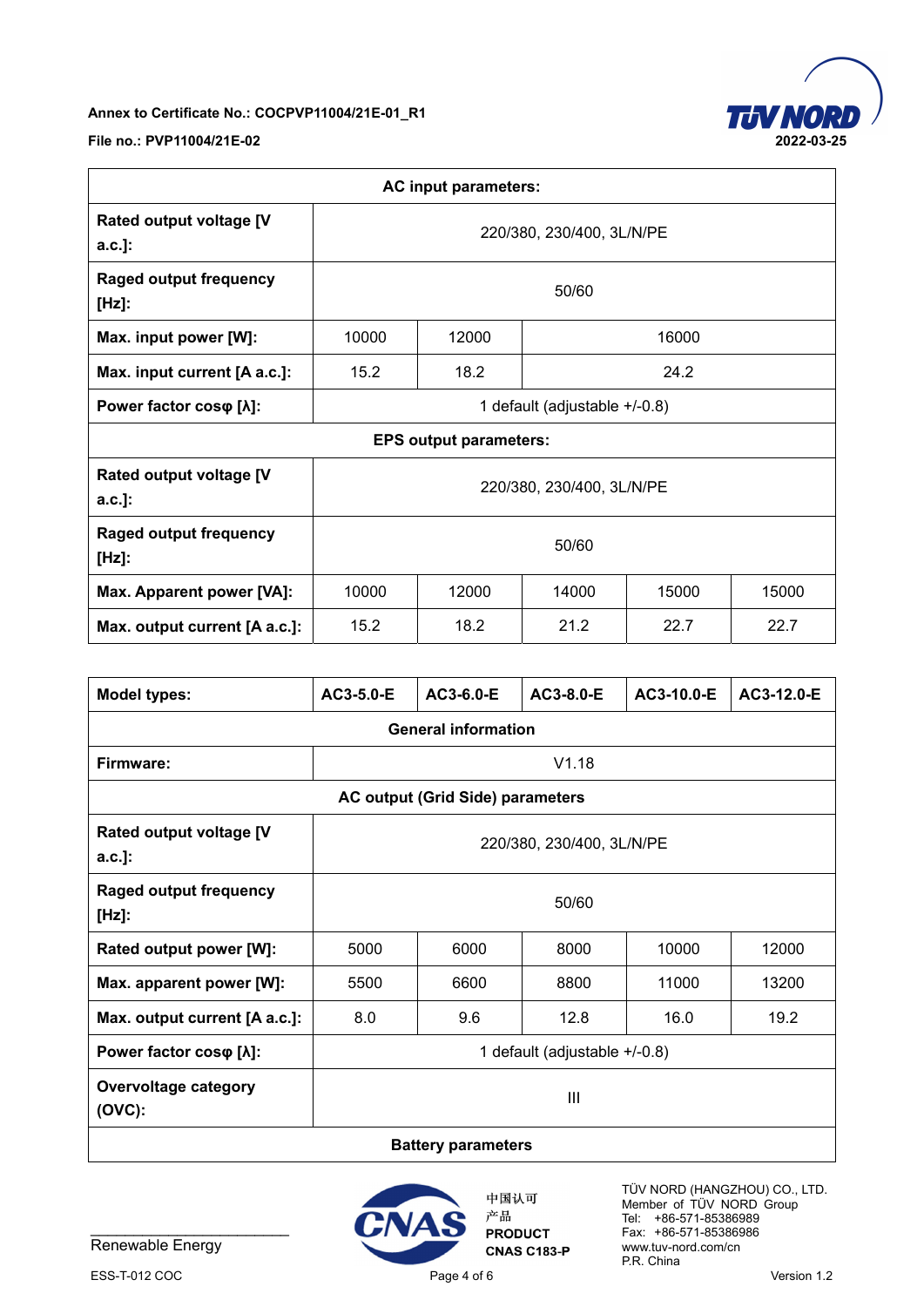

**File no.: PVP11004/21E-02 2022-03-25** 

| <b>Battery Type:</b>                      | Lithium-Ion                               |                      |  |  |  |
|-------------------------------------------|-------------------------------------------|----------------------|--|--|--|
| Voltage range[V d.c.]:                    | 180-600                                   |                      |  |  |  |
| <b>Max. Charge Current</b><br>[Ad.c.]:    |                                           | 26                   |  |  |  |
| <b>Max. Discharge Current</b><br>[Ad.c.]: | 26                                        |                      |  |  |  |
|                                           |                                           | AC input parameters: |  |  |  |
| Rated output voltage [V<br>$a.c.$ ]:      | 220/380, 230/400, 3L/N/PE                 |                      |  |  |  |
| <b>Raged output frequency</b><br>$[Hz]$ : | 50/60                                     |                      |  |  |  |
| Max. input power [W]:                     | 16000<br>10000<br>12000                   |                      |  |  |  |
| Max. input current [A a.c.]:              | 15.2<br>18.2<br>24.2                      |                      |  |  |  |
| Power factor coso [ $\lambda$ ]:          | 1 default (adjustable +/-0.8)             |                      |  |  |  |
| <b>EPS output parameters:</b>             |                                           |                      |  |  |  |
| Rated output voltage [V<br>$a.c.$ ]:      | 220/380, 230/400, 3L/N/PE                 |                      |  |  |  |
| <b>Raged output frequency</b><br>$[Hz]$ : | 50/60                                     |                      |  |  |  |
| Max. Apparent power [VA]:                 | 10000<br>12000<br>14000<br>15000<br>15000 |                      |  |  |  |
| Max. output current [A a.c.]:             | 15.2<br>18.2<br>21.2<br>22.7<br>22.7      |                      |  |  |  |

## **Remark: The inverters listed above may be installed with the following batteries:**

| The inverters listed above may be installed with the following batteries: |                                     |              |                |                |
|---------------------------------------------------------------------------|-------------------------------------|--------------|----------------|----------------|
| <b>Manufacturer</b>                                                       | FOXESS Co., Ltd.(for H3/AC3 series) |              |                |                |
| Accumulator Model / Battery Model                                         | <b>HS 10.4</b>                      | <b>HS 13</b> | <b>HS 15.6</b> | <b>HS 18.2</b> |
| Capacity of each battery module (kWh)                                     | 2.6                                 |              |                |                |
| Number(s) of battery modules (HV2600)<br>recommended by the manufacturer  | 4                                   | 5            | 6              |                |
| <b>Manufacturer</b><br>FOXESS Co., Ltd.(for H3/AC3 series)                |                                     |              |                |                |
| Accumulator Model / Battery Model                                         | <b>HS 20.8</b>                      |              |                |                |
| Capacity of each battery module (kWh)                                     | 2.6                                 |              |                |                |

 $20:37:36 + 08'00'$ Digitally signed by Harvey Wang Date: 2022.03.25



中国认可 产品 **PRODUCT CNAS C183-P**  TÜV NORD (HANGZHOU) CO., LTD. Member of TÜV NORD Group Tel: +86-571-85386989 Fax: +86-571-85386986 www.tuv-nord.com/cn P.R. China

Renewable Energy